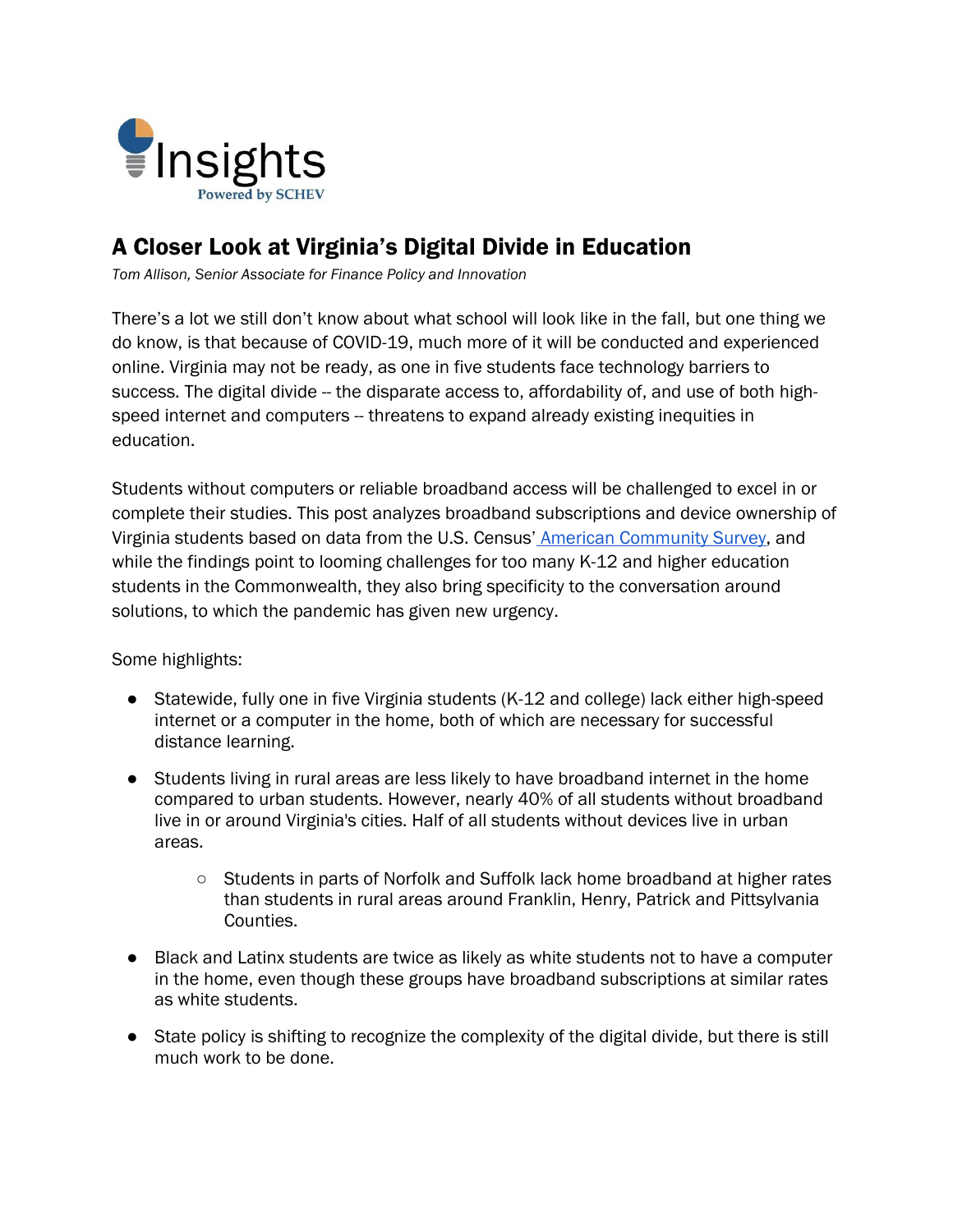The [COVID-19 Education Response and Recovery Work Group](https://www.governor.virginia.gov/newsroom/all-releases/2020/may/headline-856846-en.html) recently framed the digital divide into three parts: access, affordability and skills. Obviously you can't have high-speed internet if it is not offered in your area, so marketplace access is an important piece of the digital divide puzzle. Wireless data plans might help some students without broadband, but caps on bandwidth and fees make wireless service an imperfect substitute. This connection also needs to be affordable or subsidized. A household might also have a dozen companies to choose from, but won't have access if they can't afford them.

And finally, a broadband connection doesn't matter unless you own the proper device; students with home broadband still need computers to complete their studies even if they have broadband subscriptions. We didn't include smartphone ownership in our definition of "computer," because they're not comparable in terms of capability. Students who [only have](https://equityinlearning.act.org/wp-content/themes/voltron/img/tech-briefs/the-digital-divide.pdf#page=10)  [access to a smartphone are less likely](https://equityinlearning.act.org/wp-content/themes/voltron/img/tech-briefs/the-digital-divide.pdf#page=10) to complete their homework, conduct research, write papers and email their teachers. A recent [report f](https://www.commonsensemedia.org/sites/default/files/uploads/pdfs/common_sense_media_report_final_7_1_3pm_web.pdf)rom Commonsense Media and Boston Consulting Group also emphasized the importance of students having both broadband connections and adequate devices for adequate distance learning.

According to our analysis, more than 200,000 K-12 students (14%) and more than 60,000 college students (10%) in Virginia lack broadband subscriptions in the home. And 173,000 K-12 students (12%) and nearly 23,000 college students (4%) don't have a computer in the home.

Logically, one doesn't work without the other, so when measuring students who lack either one or both, we find that nearly one in five Virginia students lack the necessary resources to succeed in distance learning.

| Virginia Students Without Broadband and Computer, by Student Type |                                                      |                |                                             |                |  |  |
|-------------------------------------------------------------------|------------------------------------------------------|----------------|---------------------------------------------|----------------|--|--|
| <b>Student Type</b>                                               | No Broadband (high speed)<br><b>Internet Service</b> |                | No Laptop, Desktop, or Notebook<br>Computer |                |  |  |
|                                                                   | <b>Number</b>                                        | <b>Percent</b> | <b>Number</b>                               | <b>Percent</b> |  |  |
| K-12 student                                                      | 202.622                                              | 14%            | 173,039                                     | 12%            |  |  |
| College student                                                   | 62.363                                               | 10%            | 22,828                                      | 4%             |  |  |
| <b>All Students</b>                                               | 264,985                                              | 12%            | 195,867                                     | 9%             |  |  |

Source: SCHEV analysis of 2014-2018 American Community Survey

Virginia students' broadband access is similar to the national rate of 13% of students lacking high-speed internet service. Regarding devices, Virginia students are in slightly better shape than the 13% of students nationwide who lack a computer in the home.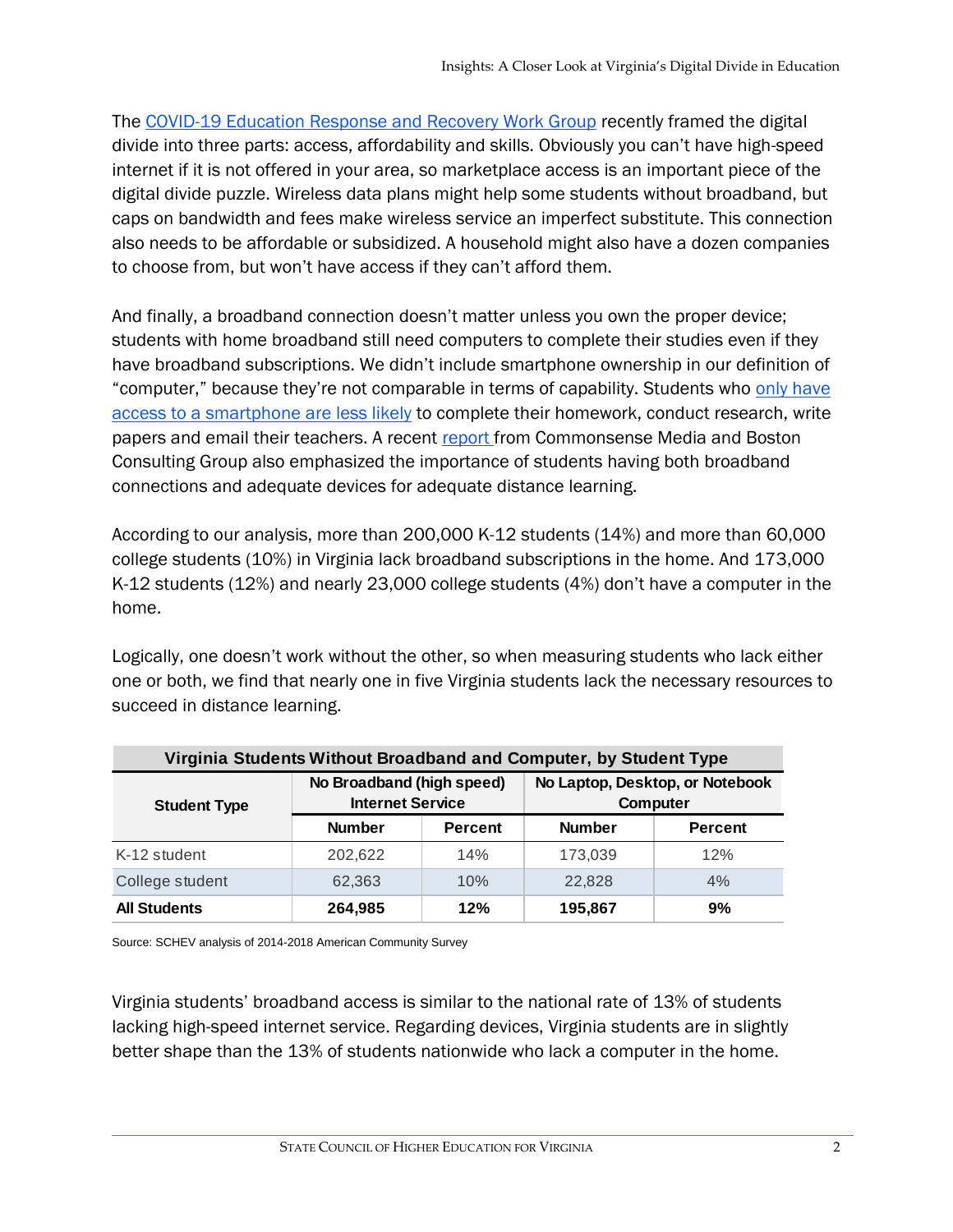# Geography

What might surprise policymakers is that the digital divide in education does not always run along rural and urban lines. For instance, students in parts of Norfolk and Suffolk lack home broadband at higher rates than students in Franklin, Henry, Patrick and Pittsylvania Counties in the Commonwealth's Southside (West Piedmont Planning District).

# Digital Divide: Students Without Home Broadband Subscriptions



While students living in rural areas are more likely to lack broadband subscriptions in their home, many students in urban areas also lack home broadband. In fact, nearly 40% of students without broadband live in urban areas.

Source: SCHEV Analysis of 2014-2018 American Community Survey. Color gradients organized by quantile. Geographic boundaries designated by Public Use Microdata Areas as defined by the U.S. Census Bureau.

Students include K-12 students, as well as students enrolled in postsecondary undergraduate and graduate programs.

Statewide, students living in rural areas are much less likely to have broadband internet in the home compared to urban students. Nearly 20% of rural students lack broadband in the home, compared to less than 10% for students living in urban areas. (The device ownership gap is less significant.) However, students in urban areas lack broadband connections too. For instance, 25% of students in Portsmouth and Norfolk lack broadband in the home. That's higher than students in rural areas around Franklin, Henry, Patrick and Pittsylvania Counties. These students in Portsmouth and Norfolk also are least likely to have a computer in the home than anywhere else in the Commonwealth (23%).

The area around Fluvanna and Louisa Counties and the area around Bedford, Amherst and Appomattox Counties lack connectivity at the highest rates (34% and 31% respectively).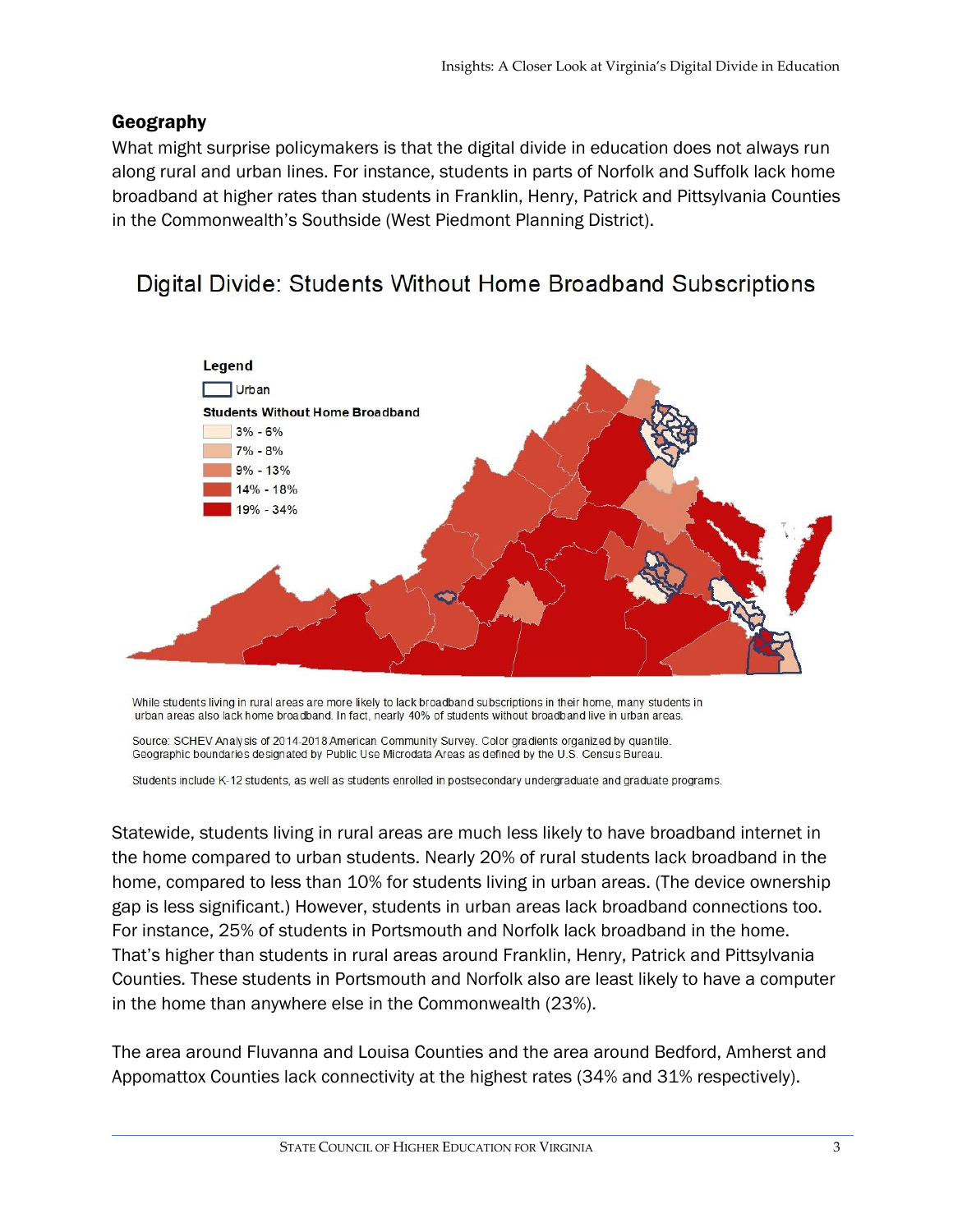Students in Fairfax and Loudoun Counties are much more connected, with only 3% of students living in households without broadband.

| Virginia Students Without Broadband and Computer, by Metro Status |                                                      |                |                                             |                |  |  |
|-------------------------------------------------------------------|------------------------------------------------------|----------------|---------------------------------------------|----------------|--|--|
| <b>Metro status</b>                                               | No Broadband (high speed)<br><b>Internet Service</b> |                | No Laptop, Desktop, or Notebook<br>Computer |                |  |  |
|                                                                   | <b>Number</b>                                        | <b>Percent</b> | <b>Number</b>                               | <b>Percent</b> |  |  |
| Rural                                                             | 161.655                                              | 18%            | 99.316                                      | 11%            |  |  |
| Urban                                                             | 103.330                                              | 8%             | 96.551                                      | 8%             |  |  |
| All                                                               | 264,985                                              | 12%            | 195,867                                     | 9%             |  |  |

SCHEV analysis of 2014-2018 American Community Survey

Given the density of urban areas, nearly 40% of all students without broadband live in or around Virginia's cities. Moreover, of all the students without devices in the home, half live in urban areas. This shows the difference between broadband *access* (whether there are companies that provide broadband subscriptions for your home) and adoption (whether you can afford that subscription, and if you actually pay for it).

#### Race and Ethnicity

While there aren't significant gaps in broadband subscriptions by race and ethnicity, there are gaps by device ownership. Black and Latino student households each are more than two times likely to lack a computer or laptop in the home than white students. This raises significant concerns that Latino and Black students, who already lag behind their white and Asian peers in [education attainment,](https://www.luminafoundation.org/stronger-nation/report/2020/#state/VA) will struggle to keep pace in a virtual learning environment this fall.



Virginia Students Without a Computer in Home

SCHEV Analysis of 2014-2018 American Community Survey; Students include K-12 and students enrolled in postsecondary undergraduate programs and graduate. Computer defined as desktop, laptop or notebook.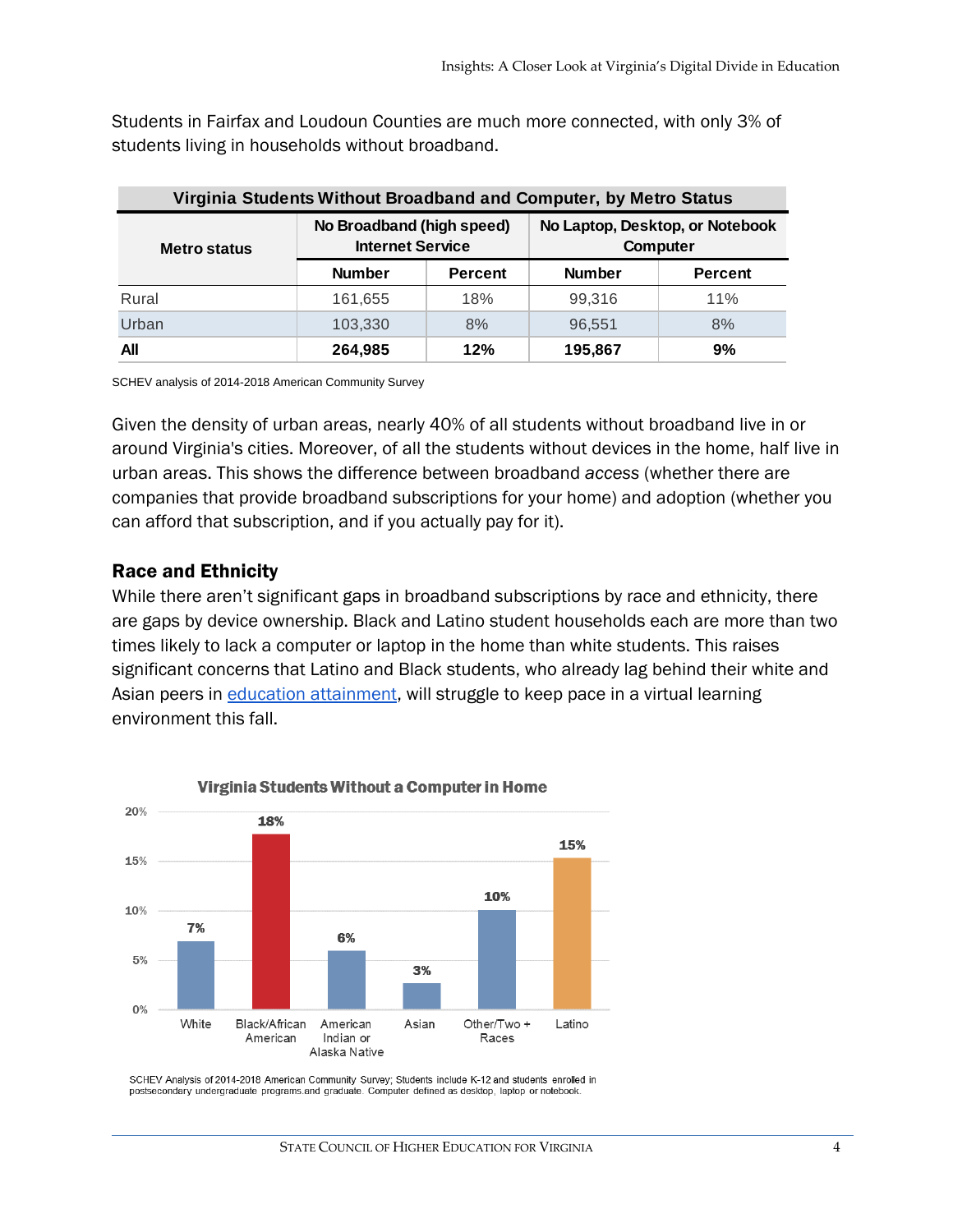### Income

Not surprisingly, the digital divide runs starkly along income as well. About 16% of lowincome student households (defined as income falling below 200% of the federal poverty level) lack internet in the home, compared to 13% for middle-income and 8% of high-income student households. For devices, 19% of low-income student households don't have a computer, compared to 7% for middle-income and just 2% for low-income households.

# **Solutions**

[Commonwealth Connect,](http://commonwealthconnect.io/) the flagship broadband initiative in Virginia, has set a goal of universal broadband access. A major component of that initiative is the Virginia Telecommunication Initiative (VATI), administered by the Department of Housing and Community Development. Between VATI and the Tobacco Region Revitalization Commission, the Commonwealth has [deployed \\$44 million leading to the connection of over 108,000](https://commonwealthconnect.virginiainteractive.org/sites/default/files/CIT%20Documents/Commonwealth%20Connect%20Report.pdf)  [homes and businesses](https://commonwealthconnect.virginiainteractive.org/sites/default/files/CIT%20Documents/Commonwealth%20Connect%20Report.pdf) since 2017. While primarily focused on rural infrastructure, the [evaluation criteria](https://www.dhcd.virginia.gov/sites/default/files/Docx/vati/2021-vati-guidelines-and-criteria.pdf) for each grant application includes points for applications that include plans to increase adoption and digital literacy. The 2021-22 state budget included \$32 million in additional VATI support for the 2021-22 biennium. Unfortunately, due to the crisis brought on by the COVID-19 pandemic, Governor Northam was forced to unallot that funding in April 2020.

Governor Northam's COVID-19 [Education Work Group,](https://www.governor.virginia.gov/newsroom/all-releases/2020/may/headline-856846-en.html) made up of education stakeholders from across the Commonwealth and tasked with helping schools reopen safely and equitably, are exploring how to address the digital divide in education. This group recognized the multi-faceted nature of the problem that includes barriers to access, affordability and use, and included recommendations for funding for adequate technology and technical support resources for students, as well as subsidizing subscriptions and training.

The Governor's Emergency Education Relief Funds (GEERF), a portion of the CARES funds, also emphasized technology. In higher ed, the majority of funds went to student aid, with the flexibility that they could be used for technology stipends. The Virginia Community College System also received support for broadband projects, such as extending wifi to their parking garages to allow for social distancing. UVA-Wise was already a leader in this area, [distributing i](https://www.uvawise.edu/2019/07/11/uva-wise-provide-ipads-full-time-students-faculty-staff/)Pads to all students, faculty and staff.

Finally, every community in America has faced a more urgent remote learning landscape since the onset of COVID-19 earlier this year, and there will be innovative and proven solutions from which every state can learn. A Kansas startup, for instance, is turning [school](https://www.startlandnews.com/2020/03/transportant-wifi-covid-19/)  [buses into rolling WiFi hotspots,](https://www.startlandnews.com/2020/03/transportant-wifi-covid-19/) each of which can power a residential block or apartment building. Financial aid expert and philanthropist Abigail Seldin recommends institutions [incorporate technology costs into their cost of attendance,](https://www.newamerica.org/education-policy/edcentral/how-every-college-student-america-can-get-laptop-and-hotspot/) thus raising the maximum eligibility for aid.